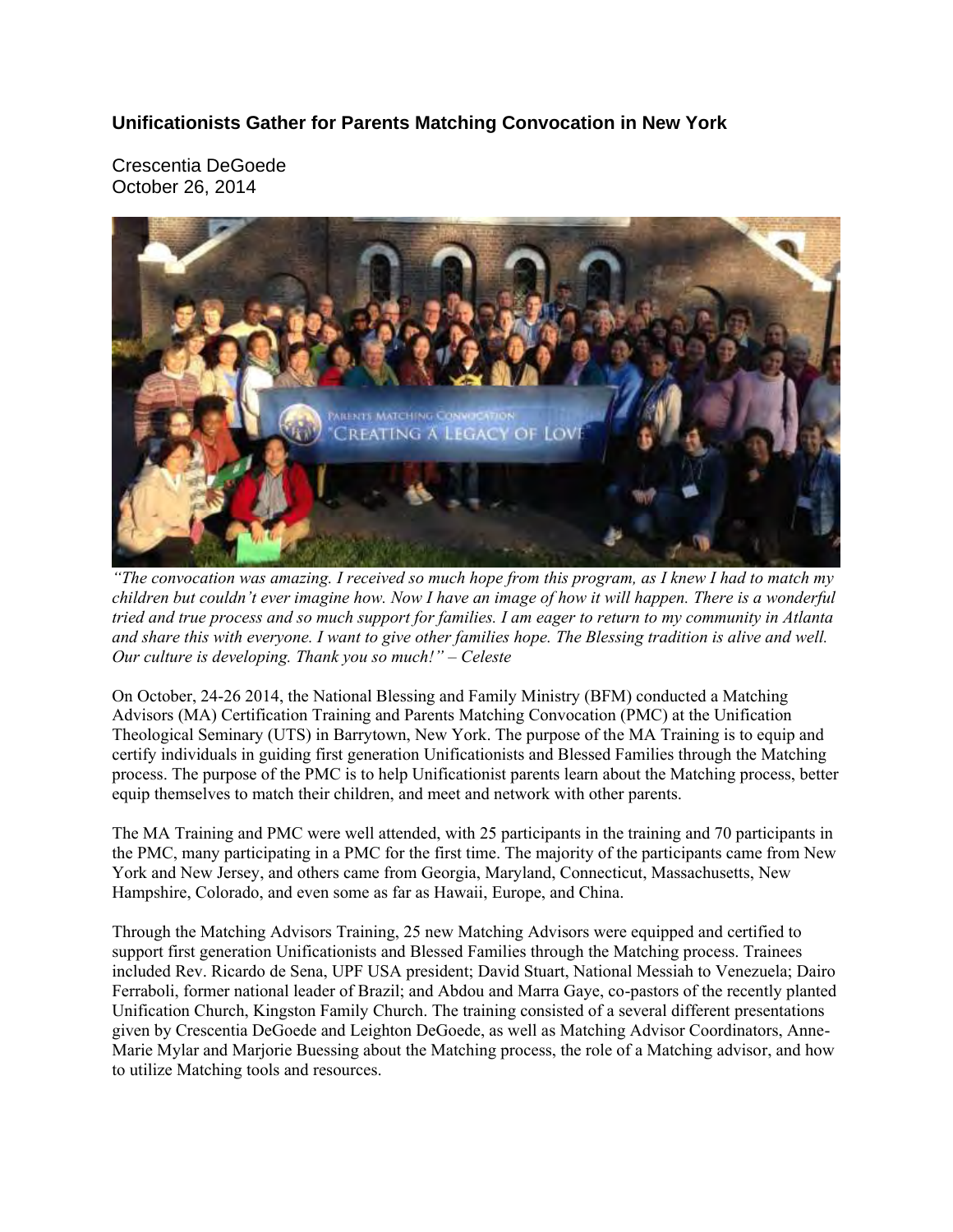

During the Parents Matching Convocation, participants listened to presentations from BFM Director, Crescentia DeGoede, on "Inheriting a God-Centered Matching Tradition"; BFM Consultant, Debby Gullery on the "Matching Process Guidelines" and "Deepening the Parent-Child Relationship"; and BFM Tech Support, Leighton DeGoede, on "Online Matching Tools and Resources." Participants were also fortunate to listen to testimonies from young Blessed Couples about the process by which they were matched, experienced Matching advisors about how they have helped families in the Matching process, and parents who shared their trials and errors while matching their own children. Participants also had the opportunity to discuss in small groups their questions, concerns, and challenges regarding the Matching process with one another, as well as provide support for each other. Parents with children of Matching age (18 years and older) also had the opportunity to view profiles of eligible candidates for the Matching from around the country and world.

## **Testimonies from participants of the Parents Matching Convocation:**

"I was amazed and awestruck by the heart, investment and professionalism of the workshop team. The context was excellent and clearly communicated. The testimonies were amazing. I feel more confident to move forward so that my husband and I can respond to our son's wishes and create a clear plan with him."

"The PMC presents extremely valuable information for any parent who is considering a Matching for their son or daughter."

"It was a very good experience for me, a very different experience from 7 years ago. The presentations by young staff members were awesome and it gives me a lot of hope in the Matching process. I would recommend to all parents Matching their children to attend a convocation."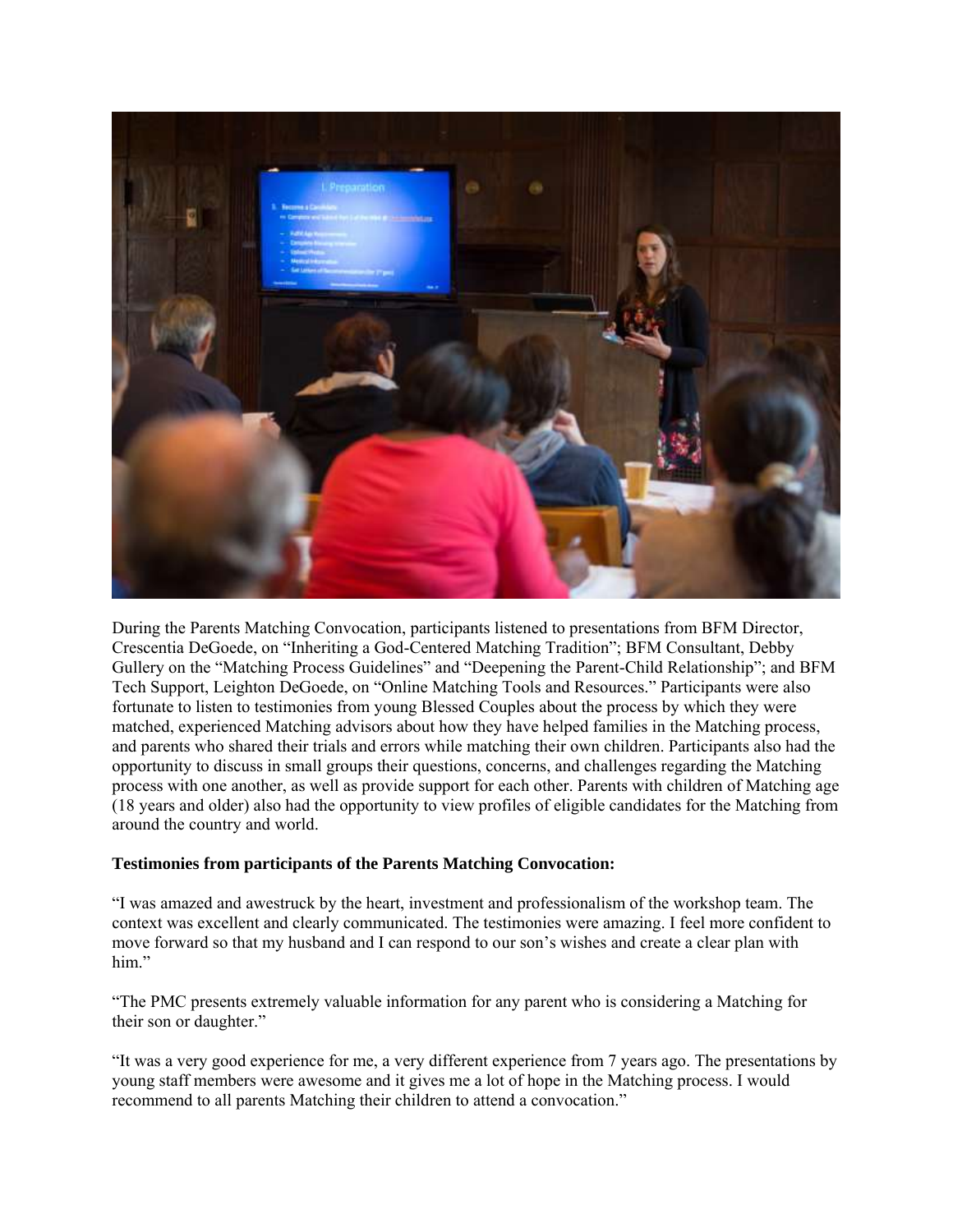

 "I gained great, great information and wisdom on how to approach the Matching and Blessing. It is very good to see how the process has evolved and that we have learned from mistakes made in the past. It was a WORKshop with lots of ideas on how to grow myself, my marriage, and how to better prepare for the Matching of my children."

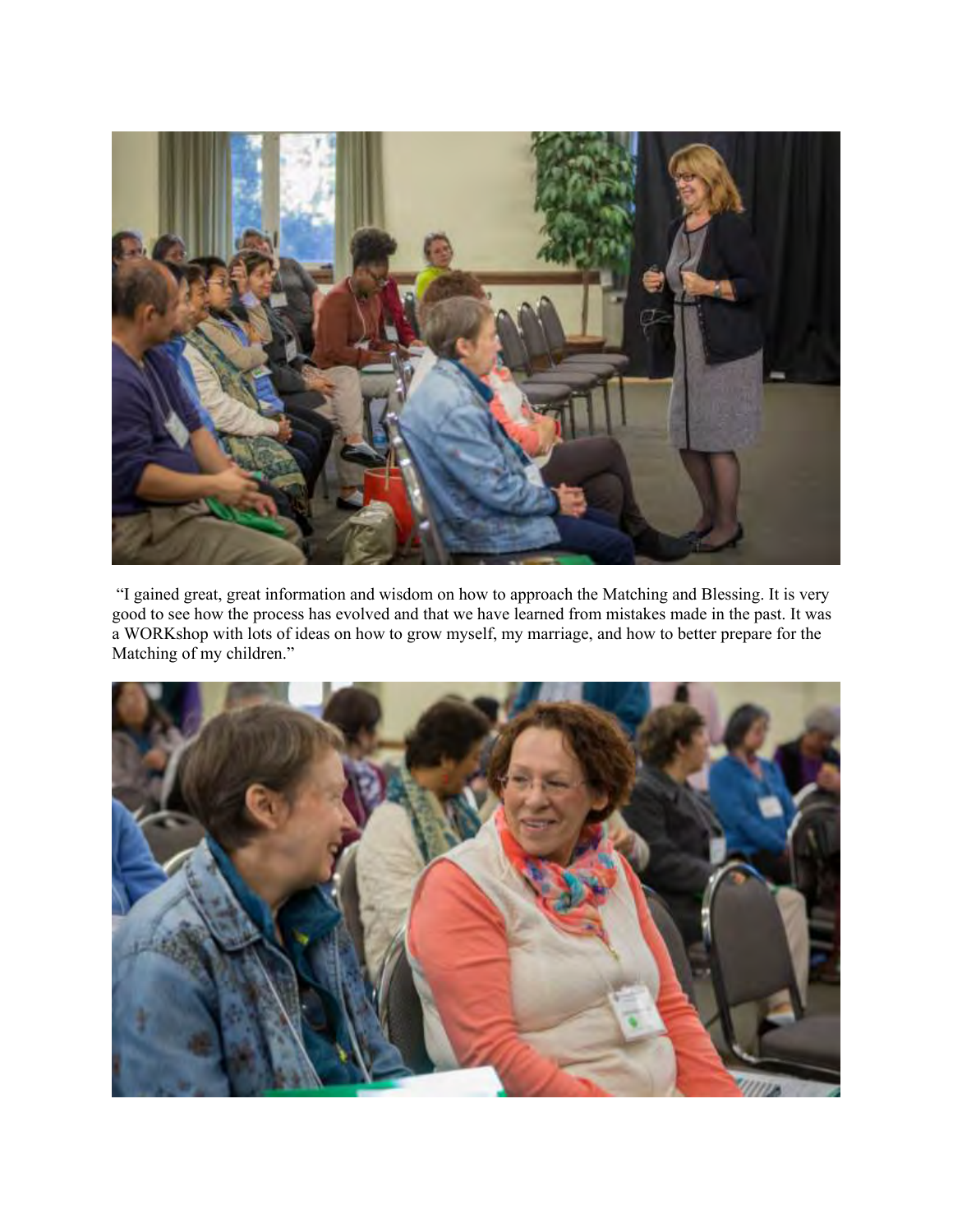"It was reassuring and calmed my fears of making a mistake in the process. I learned that I need to change my point of view and accept and see my child from a more open point of view. I can say that the point was clear that we have to be aware of how much our own concepts get in the way."

"Testimonies from both 1st and 2nd gen gave great insight into the 'dos' and 'don't's' of building trust between parents and children and between two families. Content related to giving our children ownership was helpful. Also, the breadth of experiences and variety of 'methods' through which successful Matchings happened was liberating."

 "I really felt how much God loves all of us and our children. He wants us to be happy and wants to give blessing to all our children."

"The testimonies from parents who have matched their children was renewing for my spirit. God is working so clearly in our lives."



## **Testimonies from MA Training participants:**

"I am totally grateful to God, True Parents and each member of the BFM for accepting me as a Matching Advisor. I was filled with very impressive information and loving give and take with my dear brothers and sisters." – Rev. Ricardo de Sena

"A great amount of material was communicated in a short time and the printed material was very well prepared. I was surprised by the depth of the support system that has already developed and realized the importance of my own complete commitment to those I may serve in the future." – David Stewart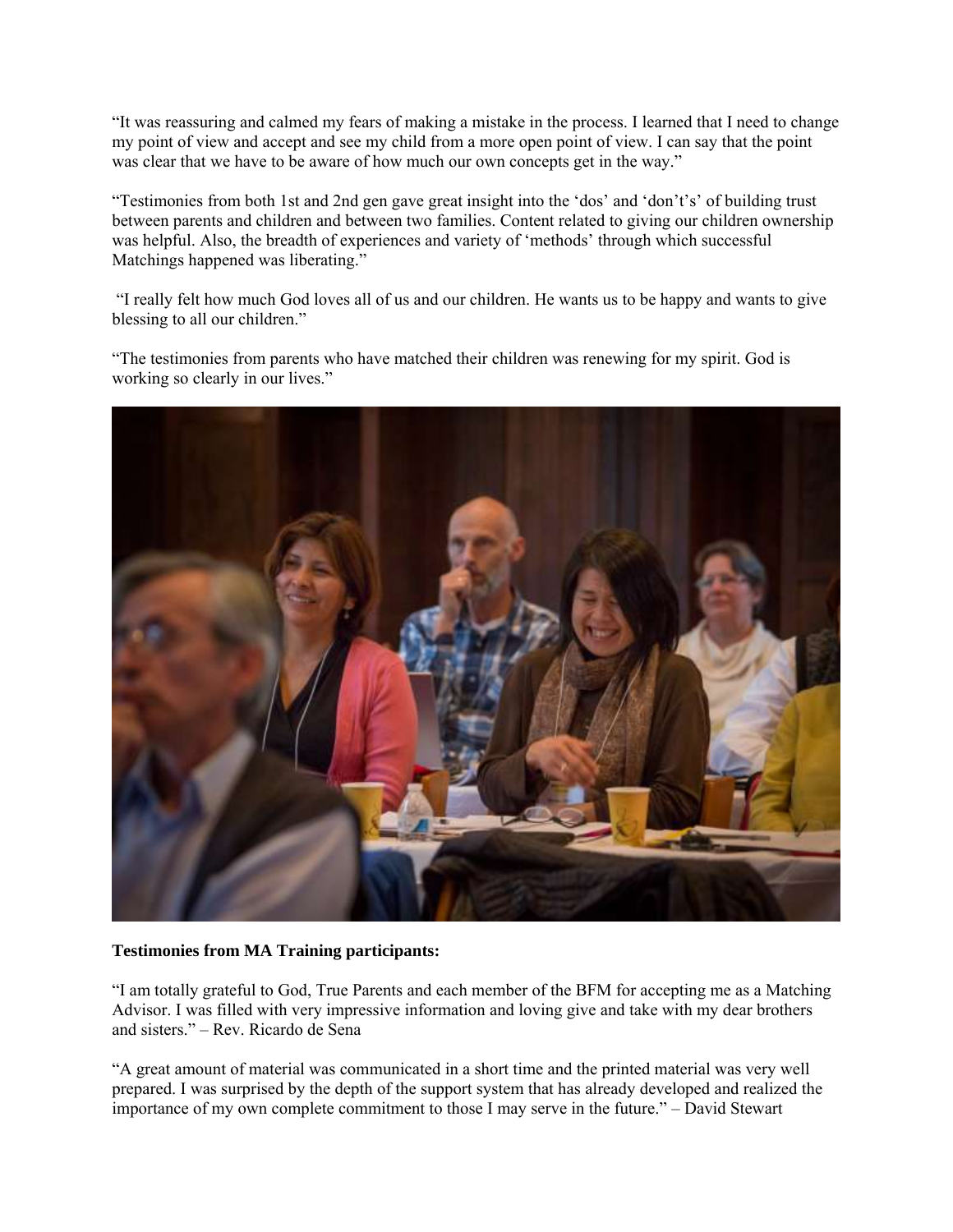"I learned about the Heavenly standards, the sacred mission of parents, and the importance of respecting our children's insights" – Abdou Gaye



 "I felt there was a tremendous amount of information presented in a short time. I really appreciate the complete sincerity of the staff and their enthusiasm for this 'ministry.' I also appreciated the unity of the generations. Thank you, thank you!" Caren Samen

"I learned that the Matching advisor and parents needs to pay more attention to children's words, desires, and inspirations in the effort to find an ideal spouse." Aldo Sensini

"Awesome! Very very impressed by how much we can do to help, and how important it is for our brothers and sisters to feel that there is a huge group all around the world for support and guidance in the biggest goal in life – the Blessing." – Monica Vallejo

"It was very helpful to understand how to approach the Matching using teamwork at the same time having the candidate take more responsibility and ownership." – Rev. Abayomi Oladipo

"I learned that as Matching Advisors we can support, not push, the candidates by listening to their preferences in the Matching process." – Kerryn Gontijo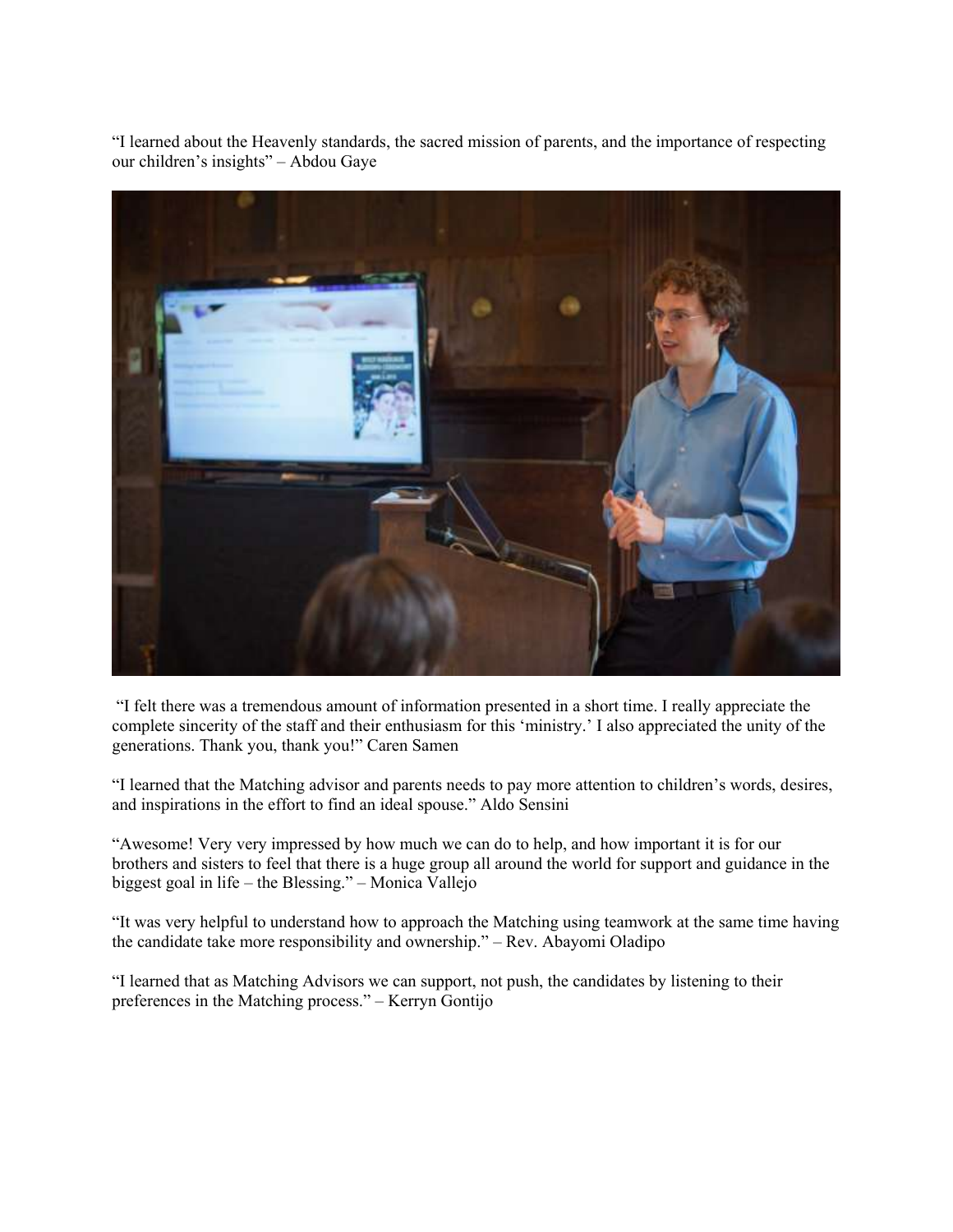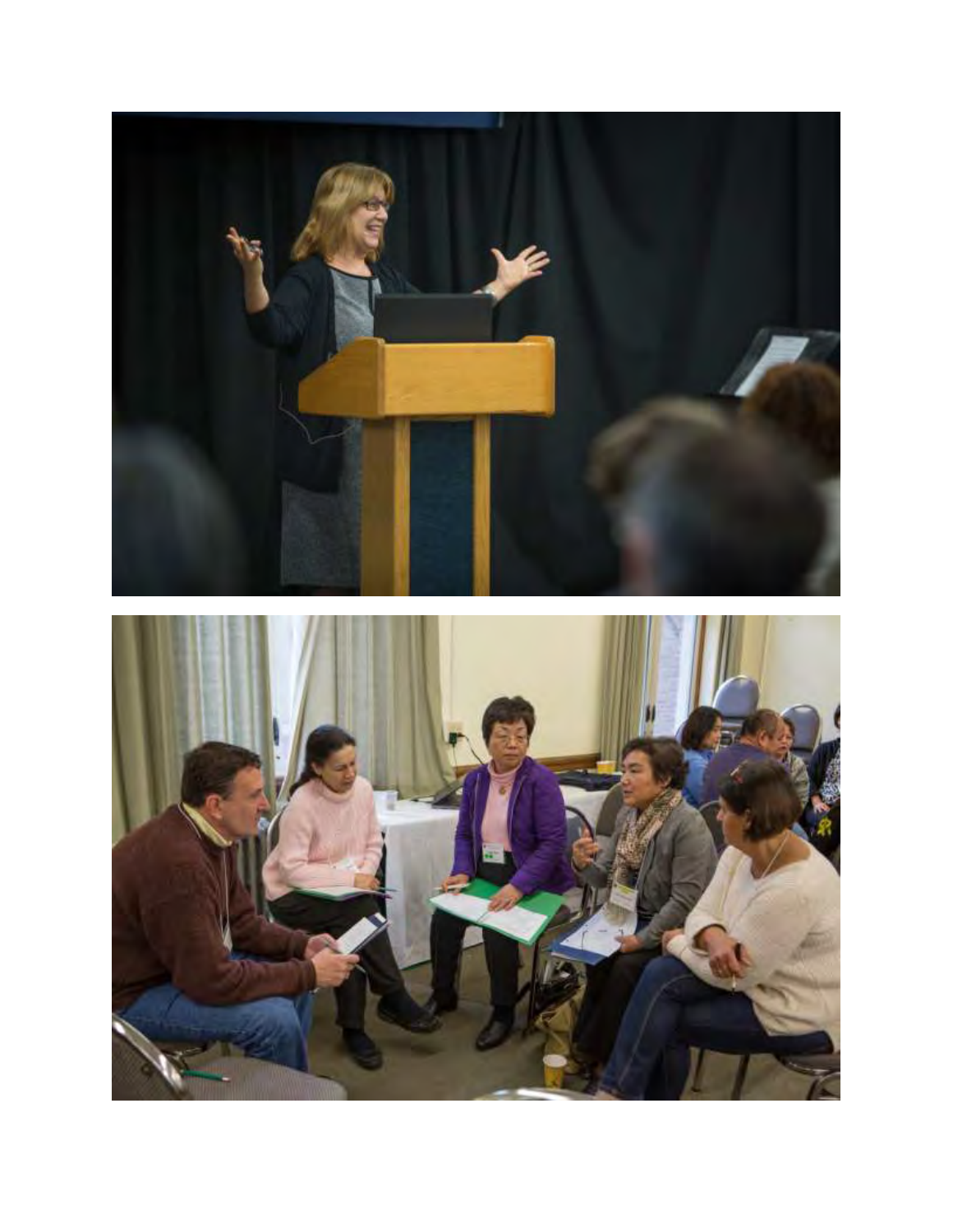